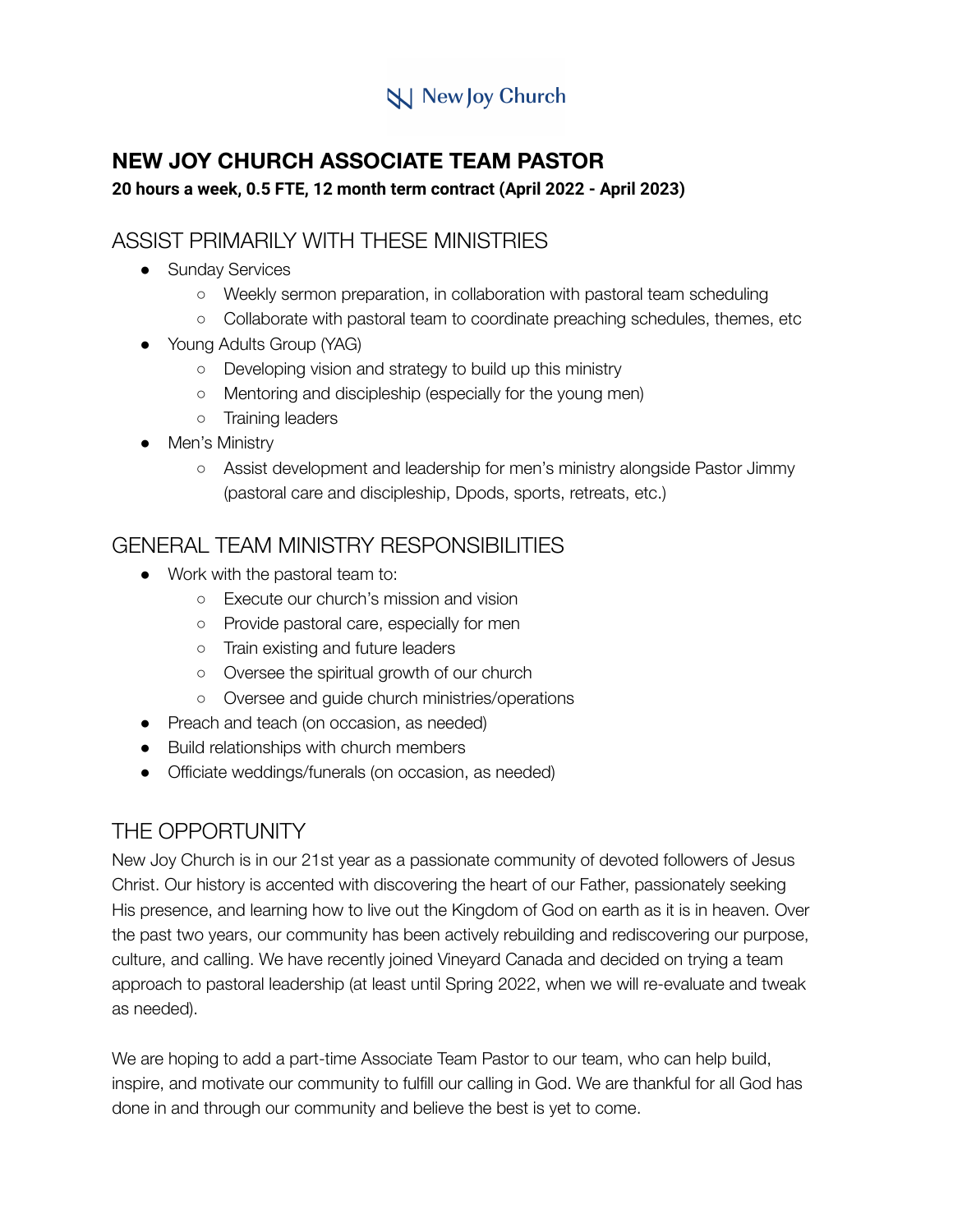# **N** New Joy Church

Our growing church is ready and excited for all that God has in store for us! If your heart's cry is to see the lives of people transformed in our city and nation through the power of the gospel, we want to partner with you!

We are prayerfully seeking an Associate Pastor to add to our team, who:

- Loves God and has an active, deep, and intimate relationship with Jesus
- Is a disciple of Jesus Christ
- Holds a firm foundation in the Word of God
- Has strong and healthy relationships in their life
- Carries an understanding of the needs of the world around us
- Carries an understanding of the needs and struggles of today's Church
- Holds a passionate vision for the Church
- Delivers engaging and Christ-centered preaching/teaching that inspires action
- Is a team player, able to work with the existing team model of board and pastoral leadership for the Church
- Can contribute to instilling a culture that encourages everyone to participate

#### OUR VISION AND MISSION

"Following Jesus Together": We are a community devoted to Following Jesus. Together.

At the center of our vision is Jesus.

Following Jesus means: (1) growing in relationship with God, (2) being transformed by his love and truth, (3) led and empowered by the Holy Spirit, (4) overflowing in joyful, missional, Kingdom living.

Together means: all these things happen most fully in community.

#### OUR VALUES

- Actively living in God's presence and Word on a daily basis
- Intimate and powerful worship and prayer
- Healthy and whole families
- Deep, authentic, and Christ-centered relationships
- Caring and accountable leadership
- Being natural with the supernatural
- Serving and impacting the world around us

### ACCOUNTABILITY